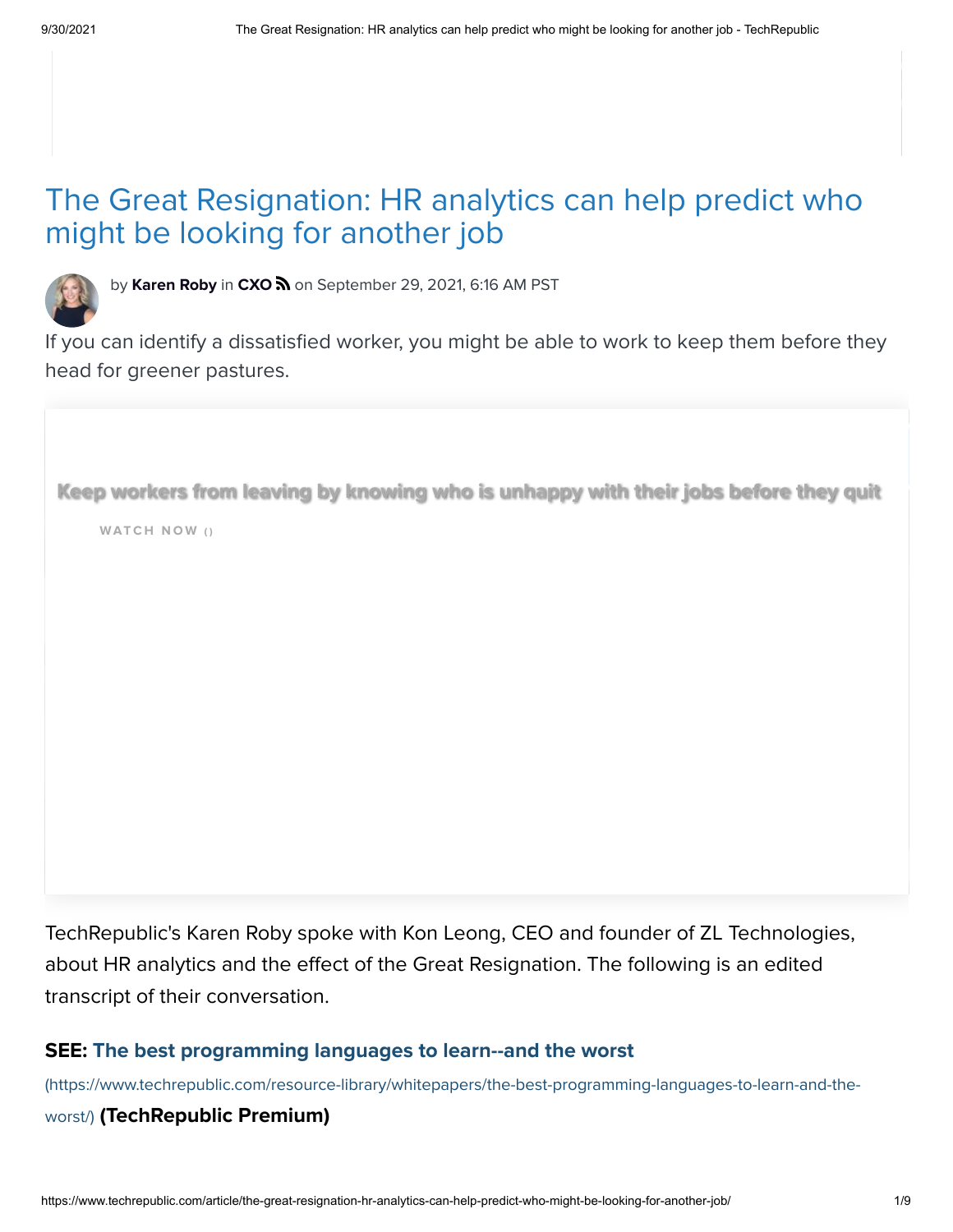#### More for CXOs

[Great Resignation hits IT departments and companies are switching strategies](https://www.techrepublic.com/article/great-resignation-hits-it-departments-and-companies-are-switching-strategies/) (https://www.techrepublic.com/article/great-resignation-hits-it-departments-and-companies-are-switching-strategies/)

15 highest-paying certifications for 2021 [\(https://www.techrepublic.com/article/the-15-highest-paying-certifications-for-](https://www.techrepublic.com/article/the-15-highest-paying-certifications-for-2021/)2021/)

[Behind the scenes: A day in the life of a CloudOps director](https://www.techrepublic.com/article/behind-the-scenes-a-day-in-the-life-of-a-cloudops-director/) (https://www.techrepublic.com/article/behind-thescenes-a-day-in-the-life-of-a-cloudops-director/)

[Business leaders as developer: The rise of no-code and low-code software \(free PDF\)](https://www.techrepublic.com/resource-library/whitepapers/business-leaders-as-developer-the-rise-of-no-code-and-low-code-software-free-pdf/) (https://www.techrepublic.com/resource-library/whitepapers/business-leaders-as-developer-the-rise-of-no-code-and-low-codesoftware-free-pdf/)

**Karen Roby:** Today we're focusing on HR analytics. The Great Resignation is upon us. I have a feeling we're going to get tired of using that term and some other terms that have been used, but there's no doubt there are problems companies are having with keeping good talent. And we're in an interesting pinch right now because of COVID it seems, would you agree?

**Kon Leong:** Absolutely. There has been various terms attached to this phenomenon. People being cooped up for a long periods and then reexamining their life, their purpose and so forth. And that's resulted in quite a phenomenon for HR managers. They call it by varying terms the turnover contagion, the Great Resignation, the mass attrition, and so forth. Although some have actually gone the other way and said, "Maybe this is the great realization," trying to put a positive spin to it. At any rate, the economic loss and the impact on morale and of course, the succeeding domino effect is making a lot of executives sit up and pay attention.

It's not just a direct loss of an employee, but it's also the morale and impact the signaling or the empathy effect on the surrounding people who may be asking, "Why am I still here?" or perhaps a more practical issues such as more work for the remaining staff. All of this has tremendous impact on the enterprise, especially with regard to the cost of replacement, the recruiter phase, the interview time by management and the onboarding costs. It just adds up on and on. It would be a lot simpler to attack the issue at its source, which is how do we, A, detect such a movement to leave the company, and B, what can we do to actually retain the ones we really want to.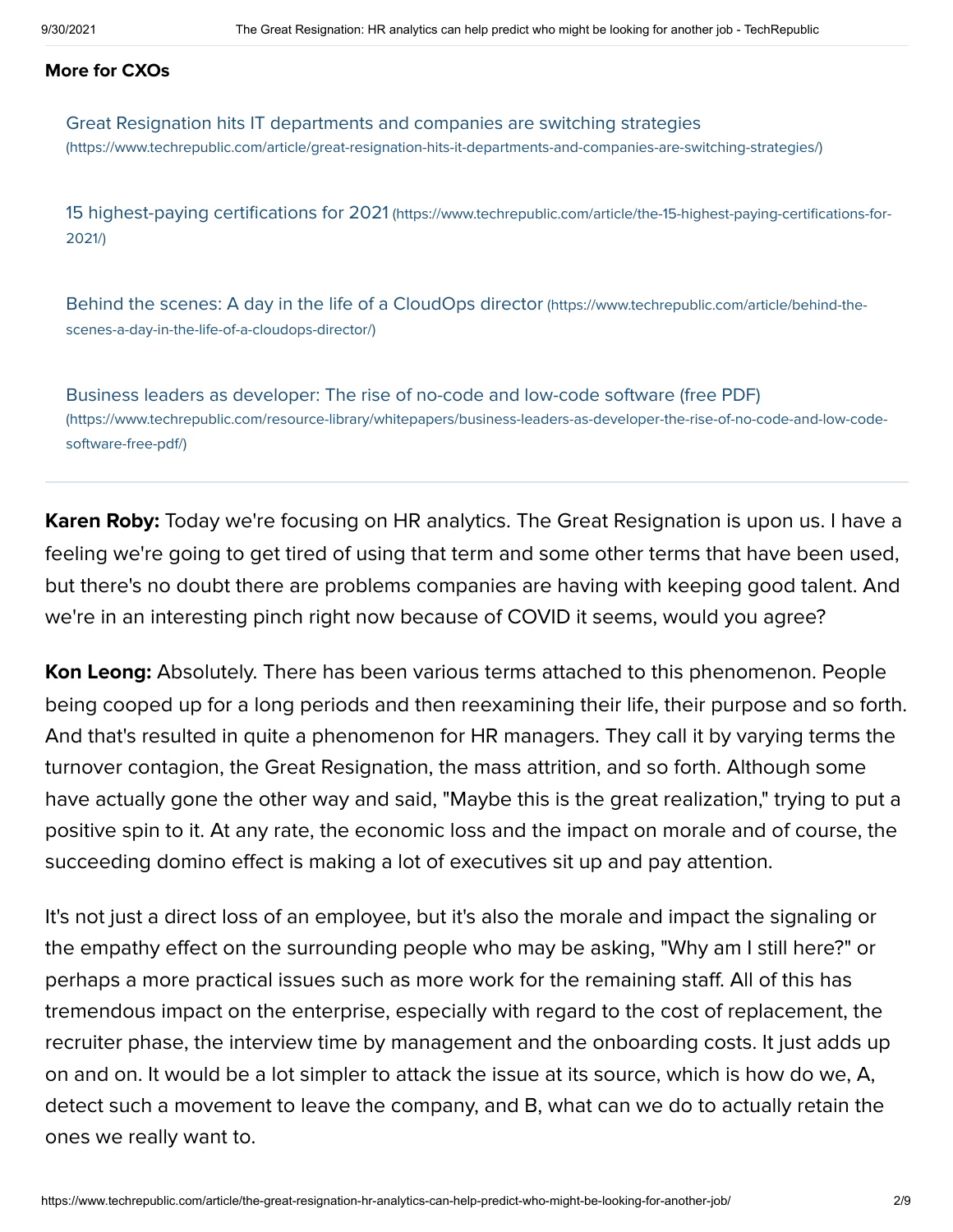

Handle Real-World Data Challenges in Real Time (https://adclick.g.doubleclick.net/pcs/click%253Fxai%253DAKAOjsvhWleskFoJ2YkbUI This study by researchers at the University of California is the first complete te (https://adclick.g.doubleclick.net/pcs/click%253Fxai%253DAKAOjsvhWleskFoJ2YkbUHzOO\_z3GT683M6T8wrwE5 C8ifBvr7xsQ8jlckmbJvFmJavteQjpe1qhnRHGFH70mAhgYvMpv\_X4rFA1vo1dYPggTU6AZDffW6woiHnmogKwxd1CddbdmtHvK2TSgxsH5 t3pezEa9yGHIY4k3Dkej6KxhNFPDaWxmVM94EiL5u5gWYKHyb7duHDPSTLXolurzMXjLdA2KTEsba3nGFBR8G8gN YSSCwz4Yqh5m0T4QLCrEYbosZAsaQeHacYp33ik8rz0cXl6BUh6EKXvs5- JEbsCbHh6hMH9C1Dzg1cUK2dU4UrrGArG7I5JN-Wk3OxlbPTa-2hputxLtwGz\_MNeP2wU04NIQ%2526sig%253DCg0ArKJSzLixrjYus7- GEAE%2526fbs\_aeid%253D%255Bgw\_fbsaeid%255D%2526urlfix%253D1%2526adurl%253Dhttps://lnk.techrepub edition=en&ursuid=&devicetype=desktop&pagetype=&assettitle=&assettype=&topicguid=&viewguid=dd91bc78 f8d3-4168-bef1-618178241384&docid=33172047&promo=1064&ftag\_cd=TRE-00-10aaa4e&spotname=dfp-inarticle&destUrl=https%253A%252F%252Fwww.techrepublic.com%252Fresourcelibrary%252Fwhitepapers%252Funiversity-of-california-compares-performance-of-leading-graphdatabases%252F%253Fpromo%253D1064%2526ftag%253DTRE-00-10aaa4e%2526cval%253Ddfp-inarticle%2526tid%253D110210352197119815&ctag=medc[proxy&siteId=&rsid=cbsitechrepublicsite&sl=&sc=us&assetguid=&q=&cval=33172047;1064&ttag=&bhid=&poolid=&tid](https://adclick.g.doubleclick.net/pcs/click%253Fxai%253DAKAOjsvhWleskFoJ2YkbUHzOO_z3GT683M6T8wrwE50yuTcpfmW6qc4euEAtiKfgAgHxF_-C8ifBvr7xsQ8jlckmbJvFmJavteQjpe1qhnRHGFH70mAhgYvMpv_X4rFA1vo1dYPggTU6AZDffW6woiHnmo-gKwxd1CddbdmtHvK2TSgxsH5-t3pezEa9yGHIY4k3Dkej6KxhNFPDaWxmVM94EiL5u5gWYKHyb7duHDPSTLXolurzMXjLdA2KTEsba3nGFBR8G8gNsQlk1gjkE9i2u_LjUZA5qWAjjFTJFGQ1U8MXDgRumjOVfokUvzYl%2526sai%253DAMfl-YSSCwz4Yqh5m0T4QLCrEYbosZAsaQeHacYp33ik8rz0cXl6BUh6EKXvs5-JEbsCbHh6hMH9C1Dzg1cUK2dU4UrrGArG7I5JN-Wk3OxlbPTa-2hpu-txLtwGz_MNeP2wU04NIQ%2526sig%253DCg0ArKJSzLixrjYus7-GEAE%2526fbs_aeid%253D%255Bgw_fbsaeid%255D%2526urlfix%253D1%2526adurl%253Dhttps://lnk.techrepublic.com/redir?edition=en&ursuid=&devicetype=desktop&pagetype=&assettitle=&assettype=&topicguid=&viewguid=dd91bc78-f8d3-4168-bef1-618178241384&docid=33172047&promo=1064&ftag_cd=TRE-00-10aaa4e&spotname=dfp-in-article&destUrl=https%253A%252F%252Fwww.techrepublic.com%252Fresource-library%252Fwhitepapers%252Funiversity-of-california-compares-performance-of-leading-graph-databases%252F%253Fpromo%253D1064%2526ftag%253DTRE-00-10aaa4e%2526cval%253Ddfp-in-article%2526tid%253D110210352197119815&ctag=medc-proxy&siteId=&rsid=cbsitechrepublicsite&sl=&sc=us&assetguid=&q=&cval=33172047;1064&ttag=&bhid=&poolid=&tid=110210352197119815) White Papers [\(https://www.techrepublic.com/resource-library/content-type/whitepapers/](https://www.techrepublic.com/resource-library/content-type/whitepapers/)[\)](https://www.techrepublic.com/resource-library/company/tigergraph/) provided by TigerGraph (https://www.techrepublic.com/resource-library/company/tigergraph/) ... ...

**Karen Roby:** And Kon, when we look at those people that are vulnerable or at risk for leaving, how do we pinpoint them?

**Kon Leong:** Actually in this day and age of the digital era, we talk a lot about digital transformation, the underlying advantage is that everything is captured in digital form somewhere or the other. We are 24/7 on the handset, we have laptops, we have all sorts of things, we're very connected. And as such, the connections generate a tremendous amount of digital work product that try to some might say and buried in that mass of information, there's a whole lot of information about where the people are, what are they thinking and feeling and so forth. So, this is actually an untapped source of managerial information that can be used to great effect. And that's, I think the emerging trend to look at this information that no one had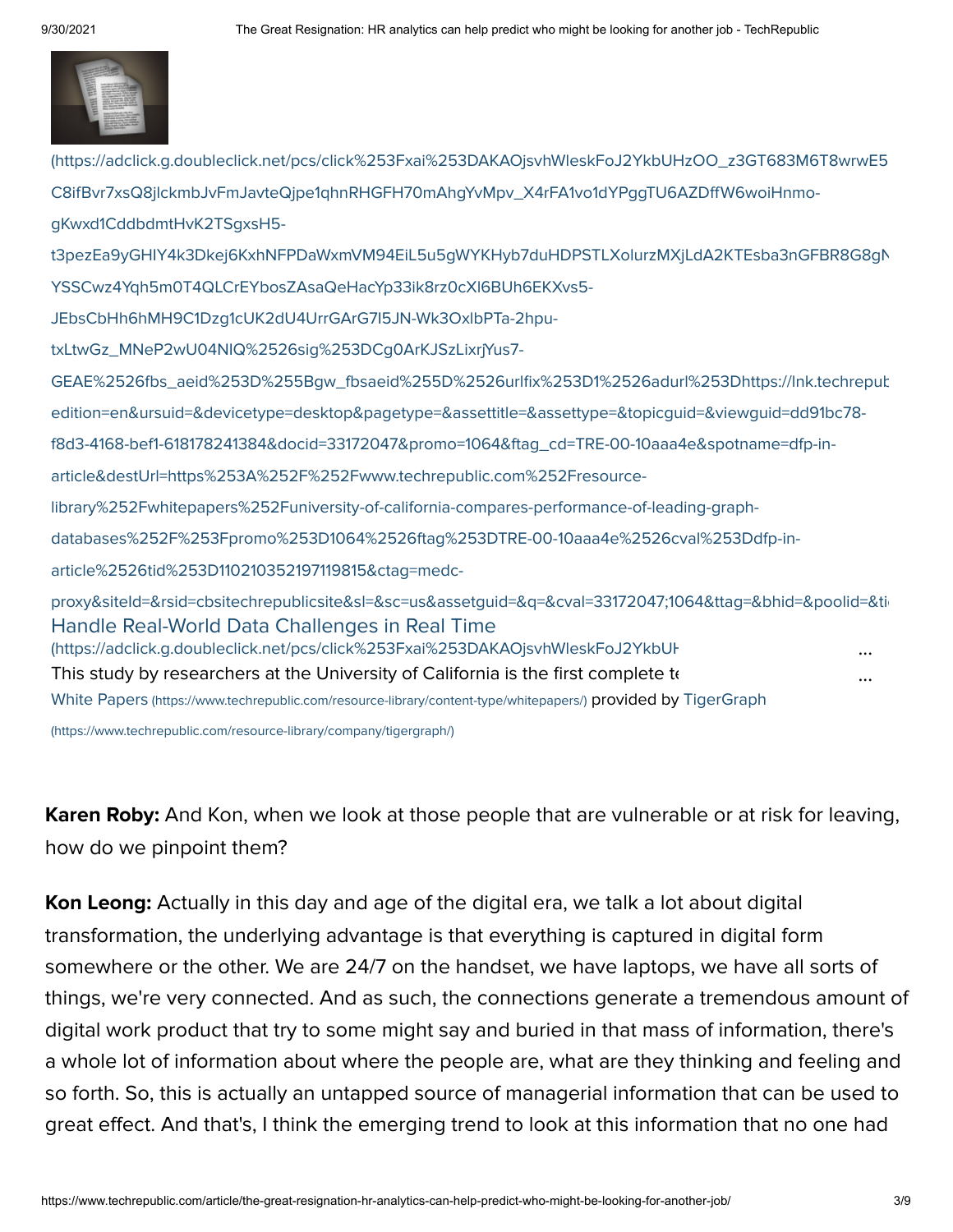ever really looked at twice before and finding that it's really a gold mine to use to manage the enterprise in a far better fashion.

**Karen Roby:** Kon, just kind of give us an example of what the data would look like, what would it show or say about a particular employee, again, who may be at risk for leaving?

[SEE: Juggling remote work with kids' education is a mammoth task. Here's how employers](https://www.techrepublic.com/resource-library/downloads/juggling-remote-work-with-kids-education-is-a-mammoth-task-here-s-how-employers-can-help-free-pdf/) can help (free PDF) (https://www.techrepublic.com/resource-library/downloads/juggling-remote-work-with-kidseducation-is-a-mammoth-task-here-s-how-employers-can-help-free-pdf/) (TechRepublic)

**Kon Leong:** For example, if you wanted to know who might be at risk of leaving, most of the time people don't just wake up one morning and say, "I'm quitting." Usually it takes the recruiters say, about a six-month process by which they re-examine where they are, where they're going and so forth. And in that six month period, we leave breadcrumbs all over the place in terms of disengagement, in terms of lag time between emails or messages, in terms of number of projects outstanding, in terms of even a number of dental and doctor appointments racking up. All of these are signals. And if you can figure out that, "Hey, we've got a dissatisfied employee or unfulfilled employee," then you can actually head them off at the pass and say, "OK, let's sit down and see what we can do to improve your work life." That's a whole lot more productive than trying to do damage control after they leave.

**Karen Roby:** And Kon, do you think some HR departments, just companies in general would be surprised to know about the technology that is available, that these techniques are out there?

Kon Leong: I think so. In fact, it actually goes down to a very core issue and sometimes when they bring it out it causes people to pause and think, if we can store every bit of human work product and you've accumulated over time, it is essentially your corporate memory that has huge implications. For example, institutional memory is critical to figure out a whole lot of managerial issues, including the strengths and weaknesses, where you're headed and even practical things like who knows what about what, and when. The implications are huge, and it's basically the flip side of what has been going on in enterprise IT. For the last 70, 80 years, we've been focusing on structured data, ERP data, SAP data. We've neglected the other side, which is the human side. And now this opens up a new era of IT, focused on the human resources. We're pretty excited about the implications.